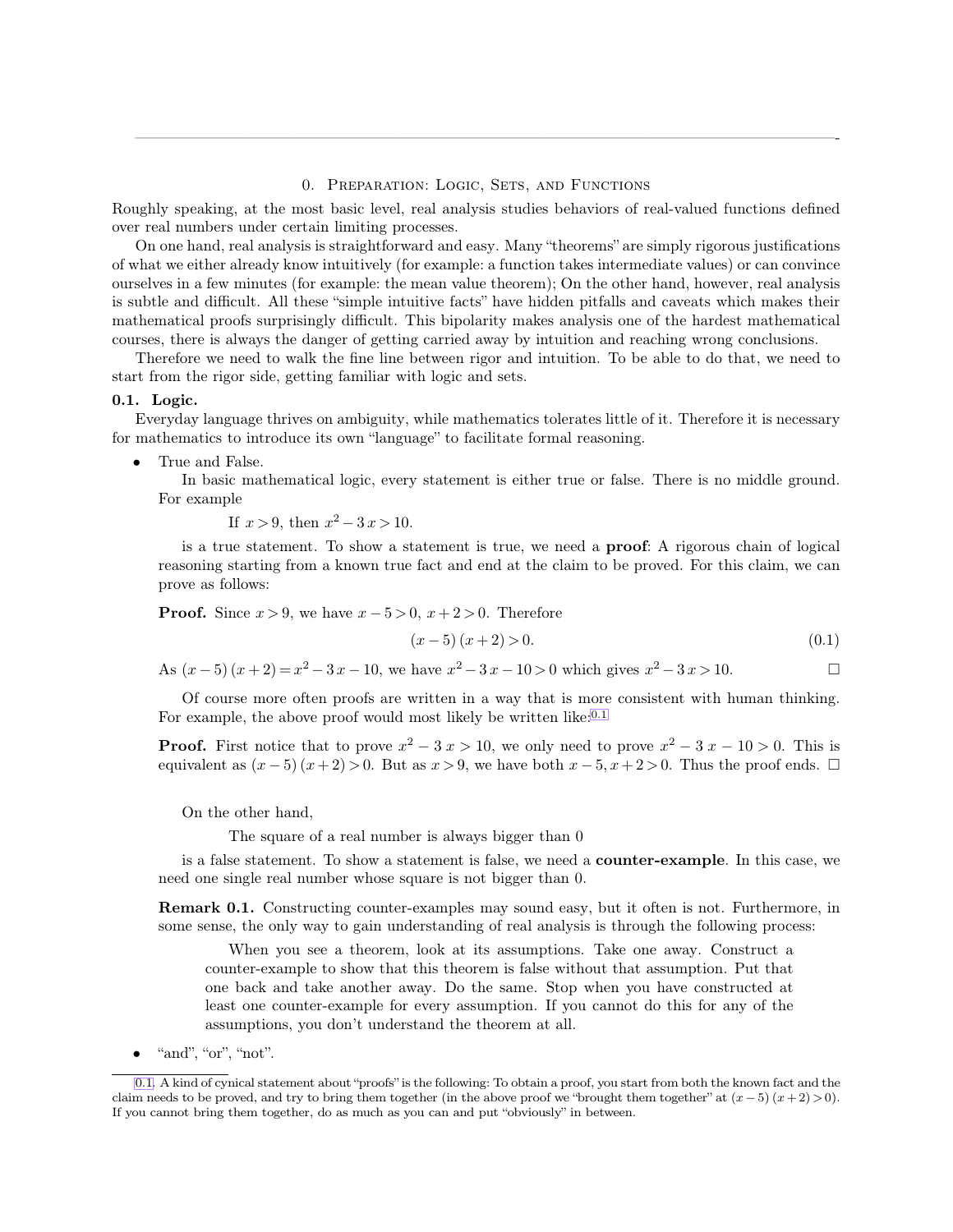In mathematics, " $A$  and  $B$ " means roughly the same thing as in everyday language. It is true when both  $A$  and  $B$  are true, and is false in all other cases. For example,

<span id="page-1-0"></span>
$$
5 > 3 \quad \text{and} \quad 6 > 4 \tag{0.2}
$$

is a true statement, while

$$
3 > 5 \text{ and } 5 > 2 \tag{0.3}
$$

is false.

On the other hand, "A or B" in everyday language has two meanings: "one or the other, but not both", and "one or the other or both". In mathematics the latter meaning is adopted. Thus

$$
3 > 5 \text{ or } 5 > 2 \tag{0.4}
$$

is a true statement while

$$
3 > 5 \text{ or } 1 > 2 \tag{0.5}
$$

is false.

"Not A", denoted  $\sim A$ , means the opposite of A, that is when A is true,  $\sim A$  is false and vice versa. More precisely, we assign a "truth value" of  $T$  (for true) and  $F$ (for false) to every statement. The truth values of concatenation of statements by "and" and "or" are defined as follows:

|       |     |    |   | A B A and B A or B $\tilde{A}$ (Not A) |
|-------|-----|----|---|----------------------------------------|
|       | T T | T  | T |                                        |
| T F   |     | F  | T |                                        |
| $F$ T |     | F  | T | T                                      |
| $F-F$ |     | ы, |   | Ч,                                     |

**Table 0.1.** Truth table of "and", "or", "not".

Such formal definition may seem an overkill for simple expressions like  $5 > 3$  and  $6 > 4$ , but it helps us to unravel more complicated expressions.

**Example 0.2.** Is the claim

$$
[(5 \text{ is prime}) \text{ and } (5 > 7)] \text{ or } [\sim (4 > 5)] \tag{0.6}
$$

true or false?0.2

**Solution.** After judging the truth value of each inner-most claim, we reach

$$
[(5 \text{ is prime}) \text{ and } (5 > 7)] \text{ or } [\sim (4 > 5)] = (T \text{ and } F) \text{ or } (\sim F)
$$

$$
= F \text{ or } T
$$

$$
= T.
$$
(0.7)

So the statement is true.

Such formality also helps discovering equivalent statements.

**Example 0.3.** Show that  $∼(A \text{ or } B)$  is equivalent to  $(∼A)$  and  $(∼B)$ .

**Proof.** All we need to do is to show that the two statements have the same truth table. To construct such a table we need to replace  $A, B$  by all four cases  $T, T, T, F, F, T; F, F$  and calculate the truth values. For example, in the case  $T, T$ , we have

$$
\sim(A \text{ or } B) = \sim(T \text{ or } T) = \sim T = F;
$$
\n(0.8)

$$
(\sim A)
$$
 and  $(\sim B) = (\sim T)$  and  $(\sim T) = F$  and  $F = F$ . (0.9)

After some calculation we conclude

|     |     | A B $\sim(A \text{ and } B)$ $\sim A$ and $\sim B$ |
|-----|-----|----------------------------------------------------|
| T T | ы,  | -F.                                                |
| T F | н,  | -le°                                               |
| F T | н,  | н,                                                 |
| E E | י ד |                                                    |

[<sup>0.2.</sup>](#page-1-0) Yes I know this one is not complicated at all... I need more time to think of a truly complicated one. Please tell me if you have one. I will be grateful.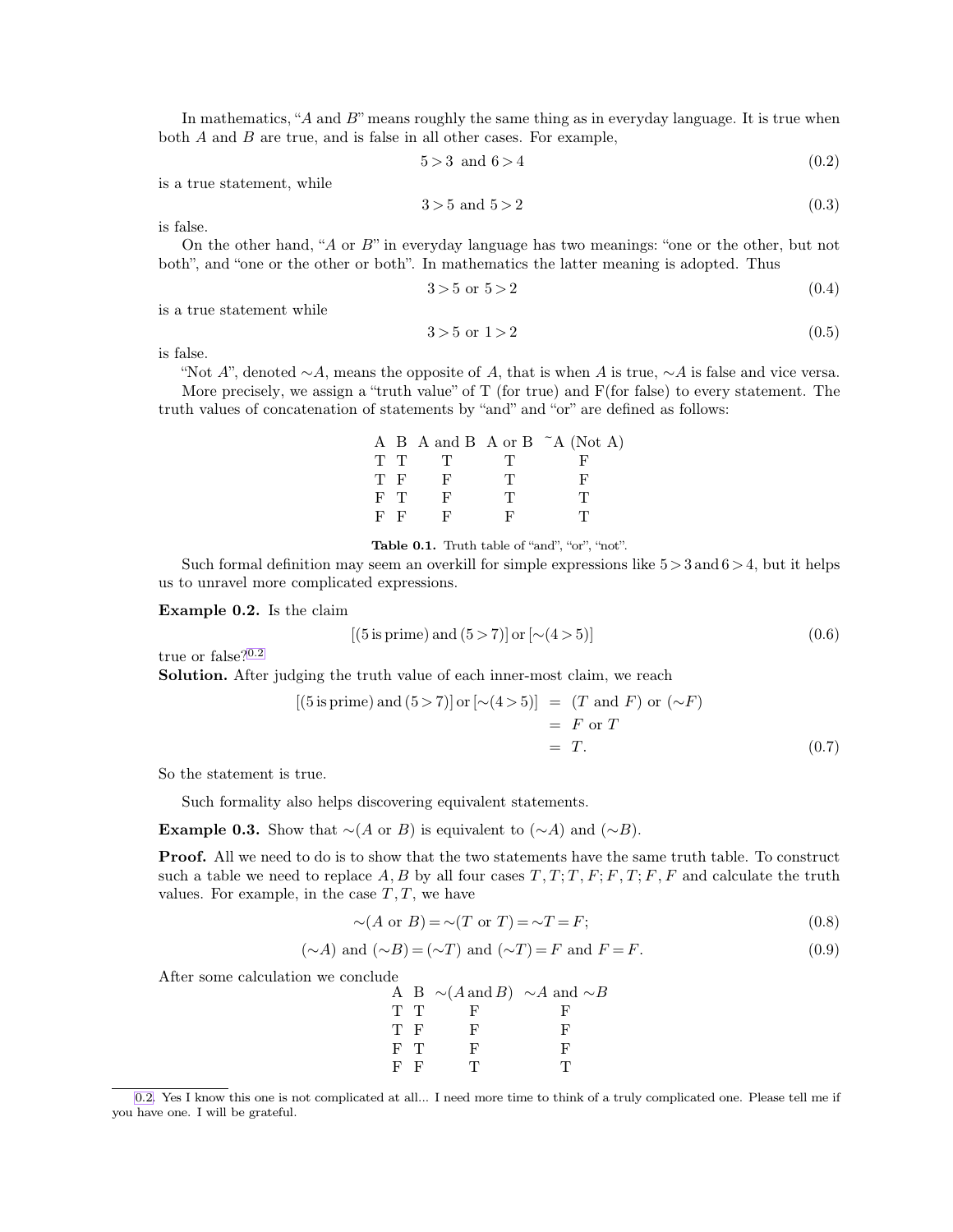We see that both statements have exactly the same truth values and the proof ends.  $\Box$ 

• Implications.

Proofs in mathematics usually consist of a long chain of "if  $A$  is true, then  $B$  is true" or " $B$  is true only if A is true" or "since A is true, B is true" or "because A is true, B is true" or "A implies  $B$ "... All these – first convince yourself that they all mean the same! – can be simply written as

$$
A \Longrightarrow B. \tag{0.10}
$$

Formally, the definition of  $A \Longrightarrow B$  is given by

$$
A \Longrightarrow B := \sim A \text{ or } B. \tag{0.11}
$$

**Remark 0.4.** Some calculation soon reveals the following deviation from common sense: If A is false, then  $A \Longrightarrow B$  is true no matter what B is. For example, the statement "if 5 is even then  $x^2 + 1 < 0$ " is a true statement. Such implication is called "vacuously true". It turns out that when dealing with meaningful problems, this caveat does not matter.

**Remark 0.5.** The most important thing to understand about implication is the equivalence of  $A \longrightarrow B$  and  $\sim B \longrightarrow \sim A$ . In other words, if we want to show "if A is true, then B is true", it is enough to show "if  $B$  is not true, then  $A$  is not true". This is the logical foundation of proof by contradiction (reductio ad absurdum).

**Example 0.6.** Prove by contradiction that  $\sqrt{2}$  is irrational, that is cannot be written as  $p/q$  with integers p, q.

**Proof.** Here clearly  $B = \sqrt[n]{2}$  is irrational'', while A is not explicitly given. Rigorously speaking,  $A =$ All true statements about rational numbers. Thus to prove by contradiction is to show that

If  $"\sqrt{2}$  is irrational'' is not true, then some true statement about rational numbers is false. (0.12)

or equivalently,

If  $\sqrt{2}$  is rational, then some true statement about rational numbers has to be false. (0.13)

Therefore, to start our proof, we assume  $B = \sqrt{2} = p/q$  with p, q integers. It is clear that we can assume  $p, q$  to be natural numbers, and at least one of them is odd. Now taking square of the equation we have

$$
2 = p^2/q^2 \Longrightarrow p^2 = 2q^2. \tag{0.14}
$$

If  $p$  is odd, we have already reached a contradiction; On the other hand, if  $p$  is even, by our assumption q must be odd. Write  $p = 2k$  we have

$$
(2 k)^2 = 2 q^2 \Longrightarrow q^2 = 2 k^2 \tag{0.15}
$$

and reach contradiction again.

• Equivalence.

If  $A \Longrightarrow B$  and  $B \Longrightarrow A$ , then we say A and B are logically equivalent, denoted  $A \Longleftrightarrow B$ . Logical equivalence means  $A, B$  are always both true or both false. Establishing such equivalence (preferably between one easy/intuitive fact and one hard/non-intuitive fact) is one of the most important tasks of real analysis.

**Example 0.7.** Calculate the truth table of  $A \leftrightarrow B$ .

**Solution.** We consider the case  $A = F$ ,  $B = F$  and omit the detailed calculation of the other three cases. In this case we have

$$
A \Longleftrightarrow B = A \Longrightarrow B \text{ and } B \Longrightarrow A = (F \Longrightarrow F) \text{ and } (F \Longrightarrow F)
$$
  
=  $T$  and  $T$   
=  $T$ . (0.16)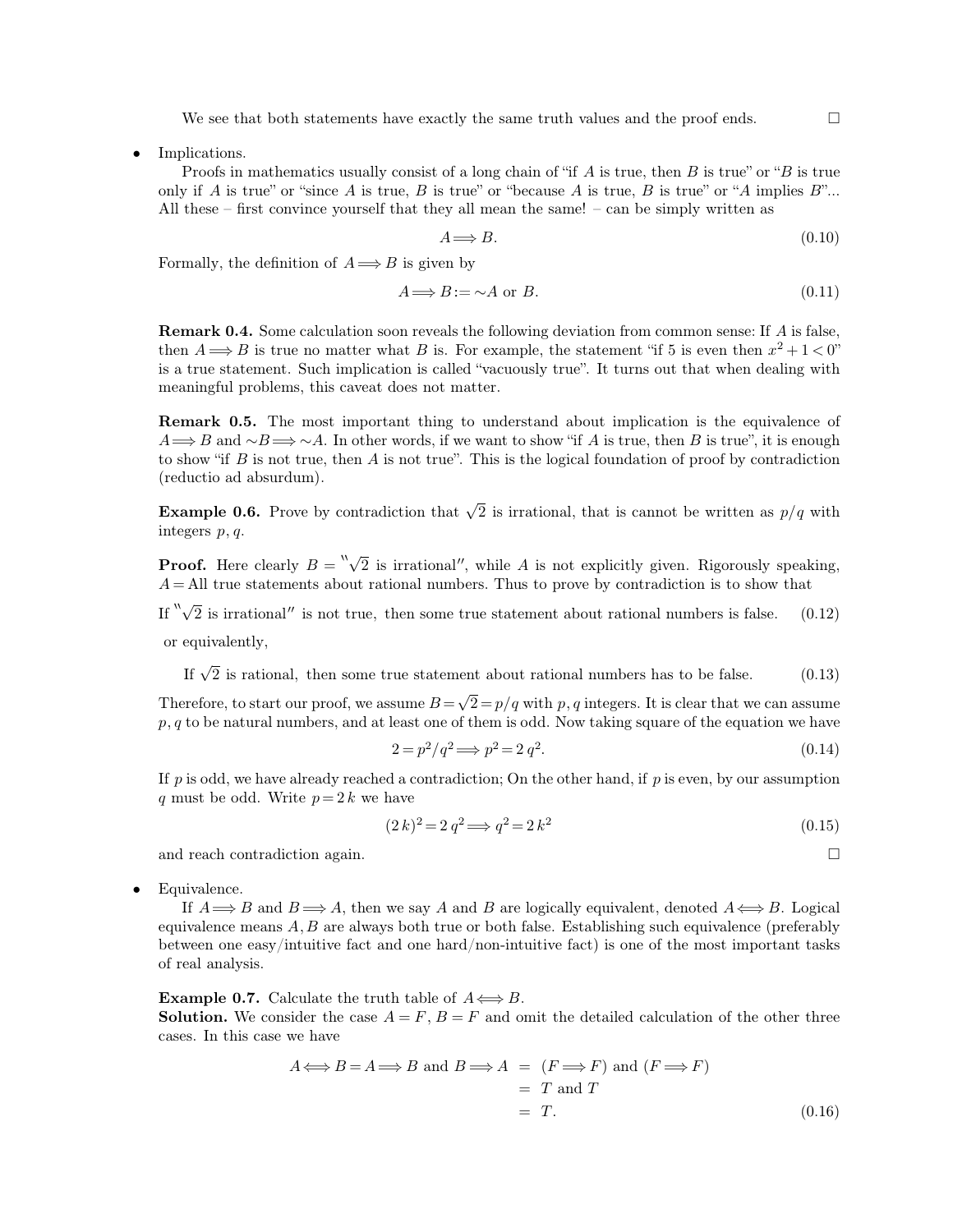Finally we have the following table

<span id="page-3-1"></span><span id="page-3-0"></span>
$$
\begin{array}{cccc}\nA & B & A \Longleftrightarrow B \\
T & T & T \\
T & F & F \\
F & T & F \\
F & F & T\n\end{array}
$$

This time it's quite consistent with common sense!

**Remark 0.8.** Since  $A \implies B$  means "A only if B" and  $B \implies A$  means "A if B",  $A \iff B$  is often written as "A if and only if  $B$ " or "A iff  $B$ ".

**Remark 0.9.** When proving  $A \leftrightarrow B$ , usually one has to prove  $A \Rightarrow B$  and  $B \Rightarrow A$  separately.

• Quantifiers.

We often use  $\forall$  to denote "for every", and  $\exists$  to denote "there exists".<sup>0.3</sup> Thus

$$
\forall x \ \exists y, \qquad y > x. \tag{0.17}
$$

means

For every x, there exists y, such that  $y > x$ . (0.18)

**Example 0.10.** The statement  $\forall x \exists y, y > x$  is true, as we can take  $y = x + 1$ . On the other hand  $\exists y \forall x, y > x$  is false. Because if there is such a y, we can simply take  $x = y + 1$  and reveal the absurdity of the claim.

• Proof by contradiction with quantifiers.

Quantifiers abound in real analysis. For example, a function  $f(x)$  is continuous at a point  $x_0$  if for every  $\varepsilon > 0$ , there is  $\delta > 0$  such that for every x with  $|x-x_0| < \delta$ , we have  $|f(x)-f(x_0)| < \varepsilon$ . In symbols:

$$
\forall \varepsilon > 0 \; \exists \delta > 0 \; \forall x \text{ with } |x - x_0| < \delta, \qquad |f(x) - f(x_0)| < \varepsilon. \tag{0.19}
$$

When quantifiers are involved, the initial assumption in proof by contradiction gets quite tricky to set up. The rule here is that we should switch ∀ and ∃, and put "Not" to the final conclusion. For example, if we want to show  $\forall x, B(x)$  by contradiction, our starting assumption should be  $\exists x, ∼B(x)$ .

As an example, if we would like to prove by contradiction that  $f(x)$  is continuous at  $x_0$ , we should assume0.4

$$
\exists \varepsilon > 0 \,\forall \delta > 0 \,\exists x \text{ with } |x - x_0| < \delta, \qquad |f(x) - f(x_0)| \geq \varepsilon \tag{0.20}
$$

and expect to reach some absurd conclusion later.

[<sup>0.3.</sup>](#page-3-0) Clearly ∃ comes from the first letter "E". On the other hand ∀ comes from "Any", but "for any" is ambiguous.

[<sup>0.4.</sup>](#page-3-1) The "x with  $|x-x_0| < \delta$ " may cause some confusion here. A better way of writing this is  $x \in (x_0 - \delta, x_0 + \delta)$  which will be introduced later.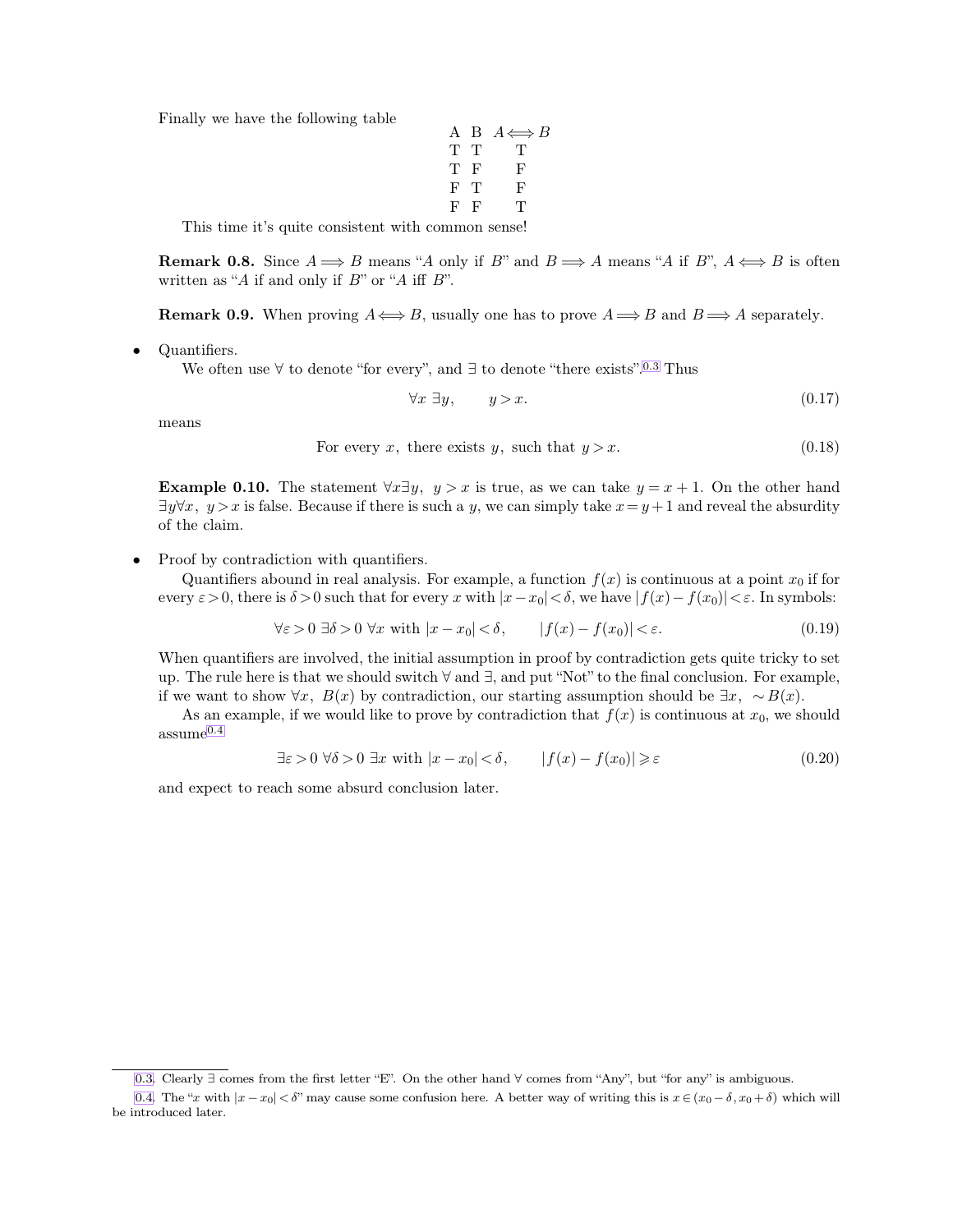**0.2. Sets.**

## **0.2.1. Definition.**

**Definition 0.11. (Set)** *A set is a collection of objects. These objects are called "elements" of the particular set.*

A set is often denoted as follows:

$$
\{\ldots\} \tag{0.21}
$$

Here  $\{\}\$  means it's a set, and " $\ldots$ " is a characterization of its elements.

If an object  $a$  is an element of a set  $A$ , we write

 $a \in A$ , (0.22)

if  $a$  is not an element of  $A$ , we write

$$
a \notin A. \tag{0.23}
$$

**Example 0.12.** The following are examples of sets.

• Let  $A = \{$ All the humans that ever walked the earth $\}$ . We have

Barack Obama∈A, Jonathan Osterman (aka Dr. Manhattan) $\notin A$ . (0.24)

• Let  $B = \{$ All the real numbers that satisfy  $|x-1| < 3$ . Then

$$
1 \in B, \qquad \qquad 4 \notin B. \tag{0.25}
$$

• Let  $C = \{$  All natural numbers n such that there are integers solving  $x^n + y^n = z^n$ . Thanks to Andrew Wiles we now know that

$$
1, 2 \in C, \qquad 3, 4, \dots \notin C. \tag{0.26}
$$

• Let  $D = \{x \in B : x^2 = 9\}$ . Then  $3 \in D, -3 \notin D$ .

**Example 0.13.** There are several special sets of numbers that are so important that they have special letters assigned to them.

- The set of natural numbers is denoted N; So  $\mathbb{N} = \{0, 1, 2, \ldots\}.$
- The set of integers is denoted  $\mathbb{Z}$ ; So  $\mathbb{Z} = \{\ldots, -1, 0, 1, 2, \ldots\}.$
- The set of rational numbers is denoted  $\mathbb{Q}$ ;
- The set of real numbers is denoted  $\mathbb{R}$ ;
- The set of complex numbers is denoted  $\mathbb{C}$ .

**Example 0.14. (Empty set)** There is a special set called "empty set", denoted ∅, which is defined as a set with no element. In other words, there is no object a satisfying  $a \in \emptyset$ , or equivalently, every object a satisfies  $a \notin \varnothing$ .

**Note. (Banach-Tarski Paradox)** In case you get bored now, here is a fun fact about the Platonic universe of mathematics. Take a solid ball, treat it as a set of points in  $\mathbb{R}^3$ , the 3-dimensional space. You can break it apart into several pieces (subsets of points in space), and then re-assemble these pieces into two solid balls that are identical to the original one. Of course the number two is not important here – you can make three, four, five, or even more by repeating the process.

This is one way (totally overkill!) to show the existence of sets that cannot be assigned a volume.

Maybe the most surprising thing about this paradox is that such break-apart/reassmble would not be possible if we do not assume the following (totally innocent looking) Axiom of Choice: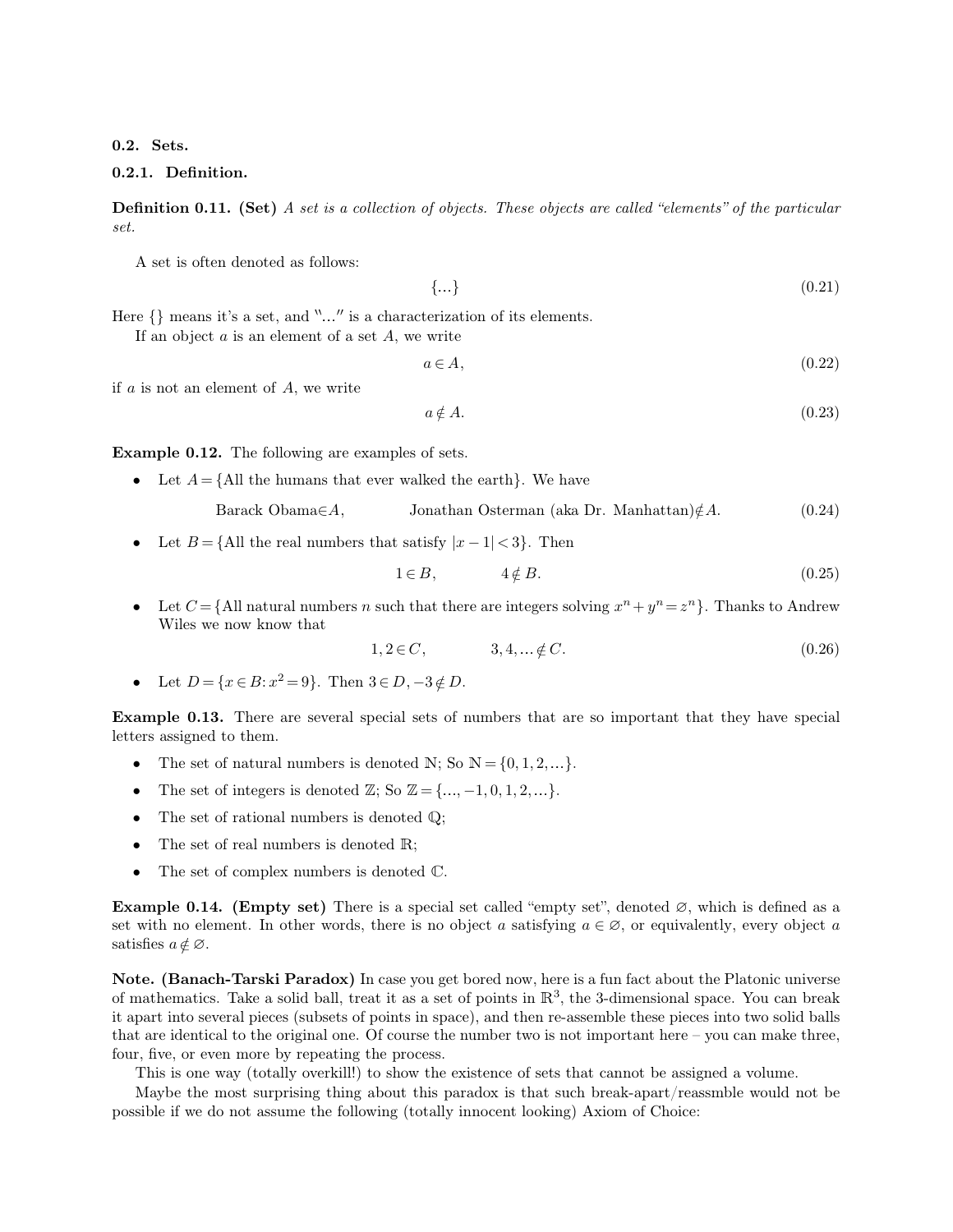<span id="page-5-0"></span>Given a bunch of sets, there is a new set consisting of exactly one element from each set.

## **0.2.2. Relations between sets.**

Two sets A, B can have the following possible relations:

• Subset. If every element of A is also an element of B, we say A is a subset of B, denoted  $A \subseteq B$ . Using the logical statements in the last subsection,  $A \subseteq B$  is defined as

$$
x \in A \Longrightarrow x \in B. \tag{0.27}
$$

For example  $\mathbb{N} \subseteq \mathbb{Z}$ .

• Equal. If  $A, B$  have exactly the same elements, we say  $A = B$ . For example, if  $A := \{x \in \mathbb{R} : x^2 + 1 = 0\},\$ then  $A = \emptyset$ . On the other hand, if  $B := \{x \in \mathbb{C} : x^2 + 1 = 0\}$ , then  $B = \{i, -i\}$ .  $A = B$  can be defined as

$$
x \in A \Longleftrightarrow x \in B \tag{0.28}
$$

which immediately gives

$$
A = B \text{ is equivalent to } [(A \subseteq B) \text{ and } (B \subseteq A)]. \tag{0.29}
$$

When the relation between A, B are not obvious, showing  $A \subseteq B$  and then  $B \subseteq A$  is most likely the only way to prove  $A = B$ .

• Proper subset. From the above definitions we know that if  $A = B$ , then  $A \subseteq B$ . However, when we talk about subsets, often we do not mean this trivial situation. Thus we define "A is a proper subset of B", denoted  $A \subset B$ , if  $A \subseteq B$  but  $A \neq B$ .

**Proposition 0.15.** *We have*

- $\varnothing \subseteq A$  *for any set*  $A$ *.*
- Let  $A$  be a set. If  $A \subseteq \emptyset$ , then  $A = \emptyset$ .
- $A \subseteq B$  *and*  $B \subseteq C$  *then*  $A \subseteq C$ *.*

*Proof. The first statement requires us showing*

$$
x \in \emptyset \Longrightarrow x \in A. \tag{0.30}
$$

*As*  $x \in \emptyset$  *is always false, the statement is always true. For the second statement, as*  $A \subseteq \emptyset$  *is defined as* 

$$
x \in A \Longrightarrow x \in \varnothing \tag{0.31}
$$

*and*  $x \in \emptyset$  *is always false,*  $x \in A$  *must be false for all* x *too. Consequently*  $A = \emptyset$ *.* 

*For the last statement, to show that*

$$
x \in A \Longrightarrow x \in C \tag{0.32}
$$

*is true, we only need to show that when*  $x \in A$  *is true,*  $x \in C$  *must be true, since when*  $x \in A$  *is false the statement is automatically true.0.5*

*Since*

$$
[x \in A \Longrightarrow x \in B \text{ and } x \in B \Longrightarrow x \in C]
$$
\n
$$
(0.33)
$$

*is true, we must have both*  $x \in A \implies x \in B$ ,  $x \in B \implies x \in C$  *true. Since*  $x \in A$  *is true, the truth of*  $x \in A \implies x \in B$ <br>*implies*  $x \in B$  *is true, which together with the truth of*  $x \in B \implies x \in C$  *gives that*  $x \in C$  *is true implies*  $x \in B$  *is true, which together with the truth of*  $x \in B \implies x \in C$  *gives that*  $x \in C$  *is true.* 

**Remark 0.16.** One can also prove through words instead of formal logic. For example, the last statement can be proved as follows:

*[<sup>0.5.</sup>](#page-5-0) It is actually quite common sense. To see whether* A *is part (subset) of* C*, we don't need to worry about those* x *that does not belong to* A*, whether they are in* C *or not is irrelevant.*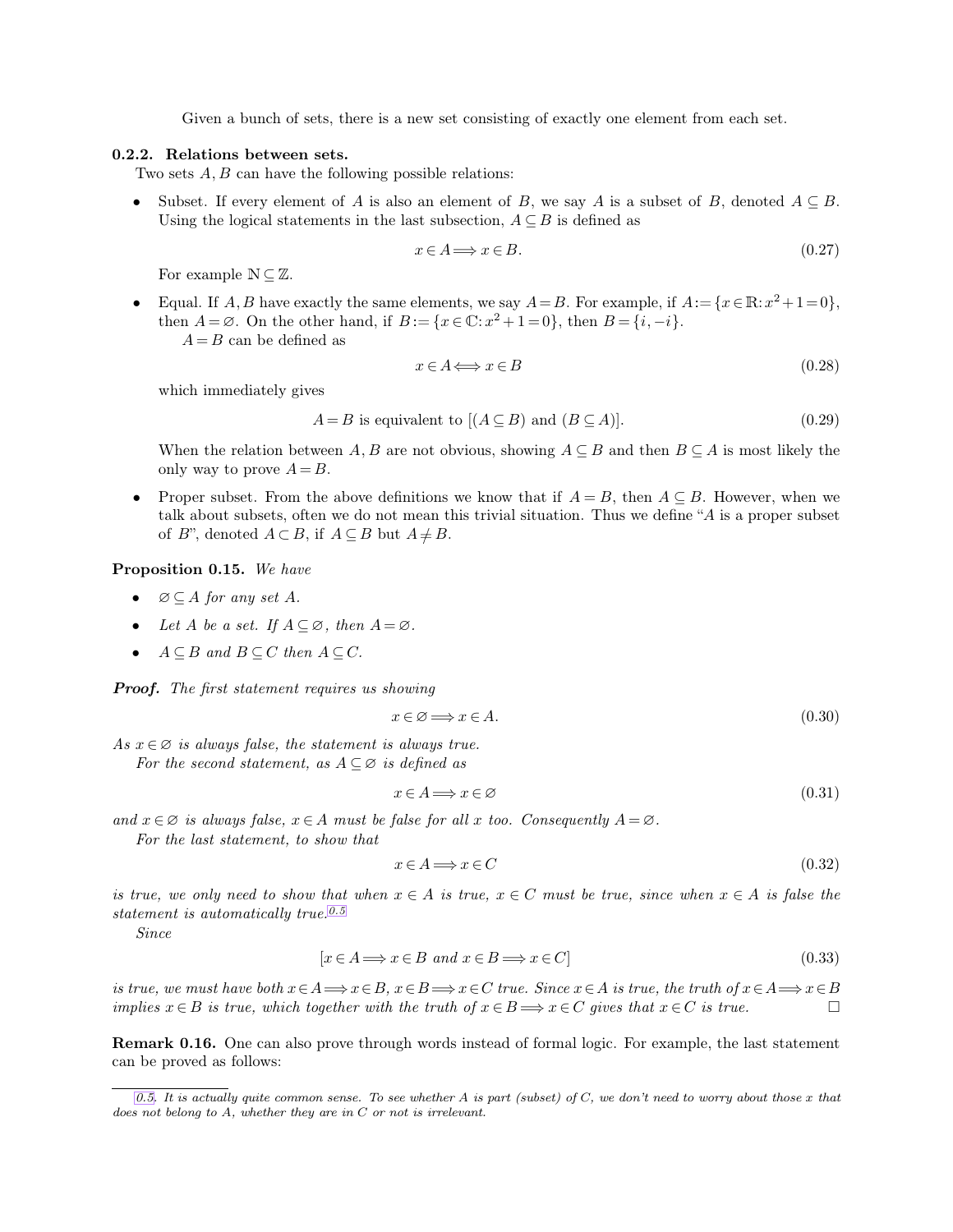<span id="page-6-0"></span>**Proof.** We consider two cases.

If  $A = \emptyset$ , then by the first claim (already proved!)  $A \subseteq C$ ; Otherwise, all we need to show is that every  $x \in A$  also  $\in C$ . Take any  $x \in A$ . Since  $A \subseteq B$ , we have  $x \in B$ . Now  $B \subseteq C$  gives  $x \in C$ . This ends the proof.

One thing to remember is that you almost always need to discuss separately the cases where one or another set is the empty set. Since if  $A = \emptyset$ , then "take any  $x \in A$ " is meaningless.

#### **0.2.3. Set operations.**

Given two sets A, B, the following operations can be carried out.

• Union. The union of two sets  $A, B$  is the new set obtained from putting all elements of  $A$  and all elements of  $B$  together. We denote

$$
A \cup B := \{x \colon x \in A \text{ or } x \in B\}.
$$
\n
$$
(0.34)
$$

Recall that here we are using the mathematical "or" which includes the case  $x \in$  both A, B.

Intersection. The intersection of  $A, B$  is the set of all common elements of  $A, B$ :

$$
A \cap B := \{x \colon x \in A \text{ and } x \in B\}.\tag{0.35}
$$

Set difference. The "set difference of B from A" is the set of all elements that are in A but not in B:

$$
A \backslash B := \{x \colon x \in A, x \notin B\}.
$$
\n
$$
(0.36)
$$

It is also called the "complement of B relative to A". In some textbooks the notation  $A - B$  is also used.

Complement. When the set A is an "ambient" set for the discussion,  $A \ B$  is often denoted as  $B<sup>c</sup>$  and called "complement of B". For example, if all our discussion is about real numbers, then  $\mathbb{R} \backslash B$  is often denoted  $B^c$ , with the ambient set R implicit.

**Proposition 0.17.** *The following are very useful in proving set relations.*

- *a*)  $A \subseteq C$ ,  $B \subseteq C$   $\Longrightarrow$   $A \cup B \subseteq C$ ;
- *b*)  $C \subseteq A, C \subseteq B \Longrightarrow C \subseteq A \cap B;$
- *c*)  $A \subseteq B$   $\Longrightarrow$   $A \cap C \subseteq B \cap C$ ;
- *d*)  $A \subseteq B$   $\Longrightarrow$   $A \cup C \subseteq B \cup C$ *.*
- *e*)  $A \subseteq B \Longrightarrow C \setminus B \subseteq C \setminus A$ .

#### **Proof.**

a) We are given

$$
x \in A \Longrightarrow x \in C \text{ and } x \in B \Longrightarrow x \in C \tag{0.37}
$$

and need to show

$$
(x \in A \text{ or } x \in B) \Longrightarrow x \in C. \tag{0.38}
$$

We only need to deal with the case  $x \in A$  or  $x \in B$  is true. Thus at least one of  $x \in A$ ,  $x \in B$  is true. Say  $x \in A$  is true. Then  $x \in A \Longrightarrow x \in C$  gives  $x \in C$  is true. Similarly if  $x \in B$  is true we also conclude  $x \in C$  is true. Consequently if  $x \in A$  or  $x \in B$  is true then  $x \in C$  is true, which is exactly

$$
(x \in A \text{ or } x \in B) \Longrightarrow x \in C. \tag{0.39}
$$

b)–e) can be proved similarly and is omitted.

#### **Theorem 0.18. (Properties of set operations)** *Let* A, B, C *be sets*

*a*)  $A ∩ B ⊆ A ⊆ A ∪ B$ .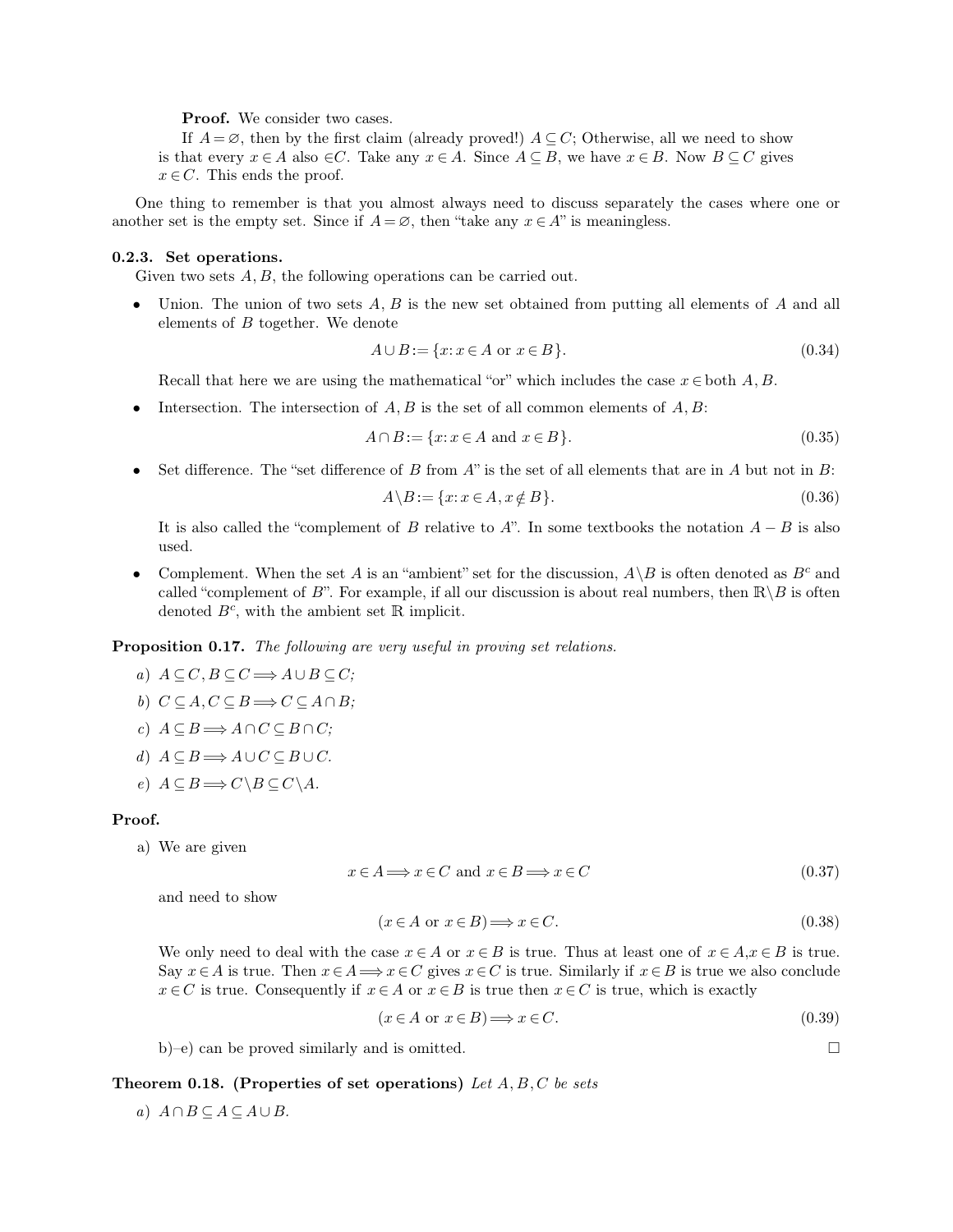- <span id="page-7-0"></span>*b*)  $A \cup A = A$ ;  $A \cap A = A$ .
- *c*)  $A \cup B = B \cup A$ ;  $A \cap B = B \cap A$ .
- *d*)  $(A \cup B) \cup C = A \cup (B \cup C)$ ;  $(A \cap B) \cap C = A \cap (B \cap C)$ *.*
- $e)$   $A \cap (B \cup C) = (A \cap B) \cup (A \cap C);$   $A \cup (B \cap C) = (A \cup B) \cap (A \cup C).$

**Proof.** The proofs are quite similar, thus we will not give all the details but only prove the first half of e). Recall that to prove  $A = B$ , all we need are  $A \subseteq B$  and  $B \subseteq A$ .

•  $[(A \cap B) \cup (A \cap C)] \subseteq A \cap (B \cup C)$ . Since  $B \subseteq B \cup C$ , application of Proposition [0.17](#page-6-0) gives  $A \cap B \subseteq A \cap (B \cup C)$ . Similarly we have  $A \cap C \subseteq A \cap (B \cup C)$ . Applying Proposition [0.17](#page-6-0) again, we have

$$
[(A \cap B) \cup (A \cap C)] \subseteq A \cap (B \cup C). \tag{0.40}
$$

•  $A \cap (B \cup C) \subseteq [(A \cap B) \cup (A \cap C)]$ . This is a bit tricky. First consider the case  $A \cap (B \cup C) = \emptyset$ . In this case  $A \cap (B \cup C) \subseteq$  any other set, so the claim holds.

Otherwise, for every  $x \in A \cap (B \cup C)$ , by definition  $x \in A$  and  $x \in B$  or C. We discuss all three cases. If  $x \in B$ , then  $x \in A \cap B \subseteq (A \cap B) \cup (A \cap C)$ ; If  $x \in C$ , then  $x \in A \cap C \subseteq (A \cap B) \cup (A \cap C)$ .  $\Box$ 

**Remark 0.19.** A good tool to understand relations of sets is the Venn graph, or Venn diagram (the wiki page is good enough). However, drawing a Venn graph is **NOT A PROOF** of set relations. It is just a help of visualizing what is going on.

#### **0.2.4. A glimpse of infinity.**

The operations ∪, ∩ can be generalized naturally to involve more than two or even infinitely many sets. For example we can define

$$
A \cap B \cap C = \{x \colon x \in A \text{ and } x \in B \text{ and } x \in C\}.\tag{0.41}
$$

More specifically, let  $\mathcal{E} = \{E_{\alpha}\}_{{\alpha \in A}}$  be a collection of sets. Then

i. The union of  $\mathcal E$  is

$$
\bigcup_{\alpha \in A} E_{\alpha} := \{ x \colon x \in E_{\alpha} \text{ for at least one } \alpha \in A \};\tag{0.42}
$$

ii. The intersection of  $\mathcal E$  is

$$
\cap_{\alpha \in A} E_{\alpha} := \{ x \colon x \in E_{\alpha} \text{ for all } \alpha \in A \}. \tag{0.43}
$$

**Example 0.20.** Let  $E_a = \{x \in \mathbb{R} : x < 1/a\}$  for  $a \in A = \{a \in \mathbb{R} : a > 1\}$ . Calculate (meaning: give the simplest description possible, preferably one single formula)  $\cap_{a \in A} E_a$  and  $\cup_{a \in A} E_a$ . **Solution.**

- $\cap_{a \in A} E_a$ . Solving such problems usually involve three steps.
	- 1. Determine the answer. If  $a > 1$ , then  $0 < 1/a$ . So  $\{x : x \le 0\} \subseteq E_a$  for all a. As a gets larger,  $1/a$ gets smaller so we are pretty sure  $E := \{x: x \leq 0\}$  should be the answer. What we need to do now is to show  $\cap_{a\in A}E_a=E$ . Remember our only method of showing equality of two sets?
	- 2.  $\cap_{a\in A}E_a\subseteq E$ . We need to show that if  $x\in \mathbb{R}$  satisfies  $x<1/a$  for all  $a>1$ , then  $x\leq 0$ . We prove by contradiction. Assume there is  $x > 0$  such that  $x < 1/a$  for all  $a > 1$ . Set  $a = \frac{1+x}{a}$ radiction. Assume there is  $x > 0$  such that  $x < 1/a$  for all  $a > 1$ . Set  $a = \frac{1+x}{x} > 1$ . Then  $1/a = \frac{x}{1+x} < x$  as  $x > 0$ , contradiction.<sup>0.6</sup>
	- 3.  $E \subseteq \bigcap_{a \in A} E_a$ . We need to show that every  $x \leq 0$  satisfies  $x \leq 1/a$  for every  $a > 1$ . This is obvious as  $x \leqslant 0 < 1/a$ .
- ∪<sub>a∈A</sub>E<sub>a</sub>. The procedure is similar, we get  $\cup_{a \in A} E_a = \{x : x < 1\}.$

[<sup>0.6.</sup>](#page-7-0) Think: Why not just set  $a = 1/x$ ? Then  $1/a = x \geq x$ , contradiction!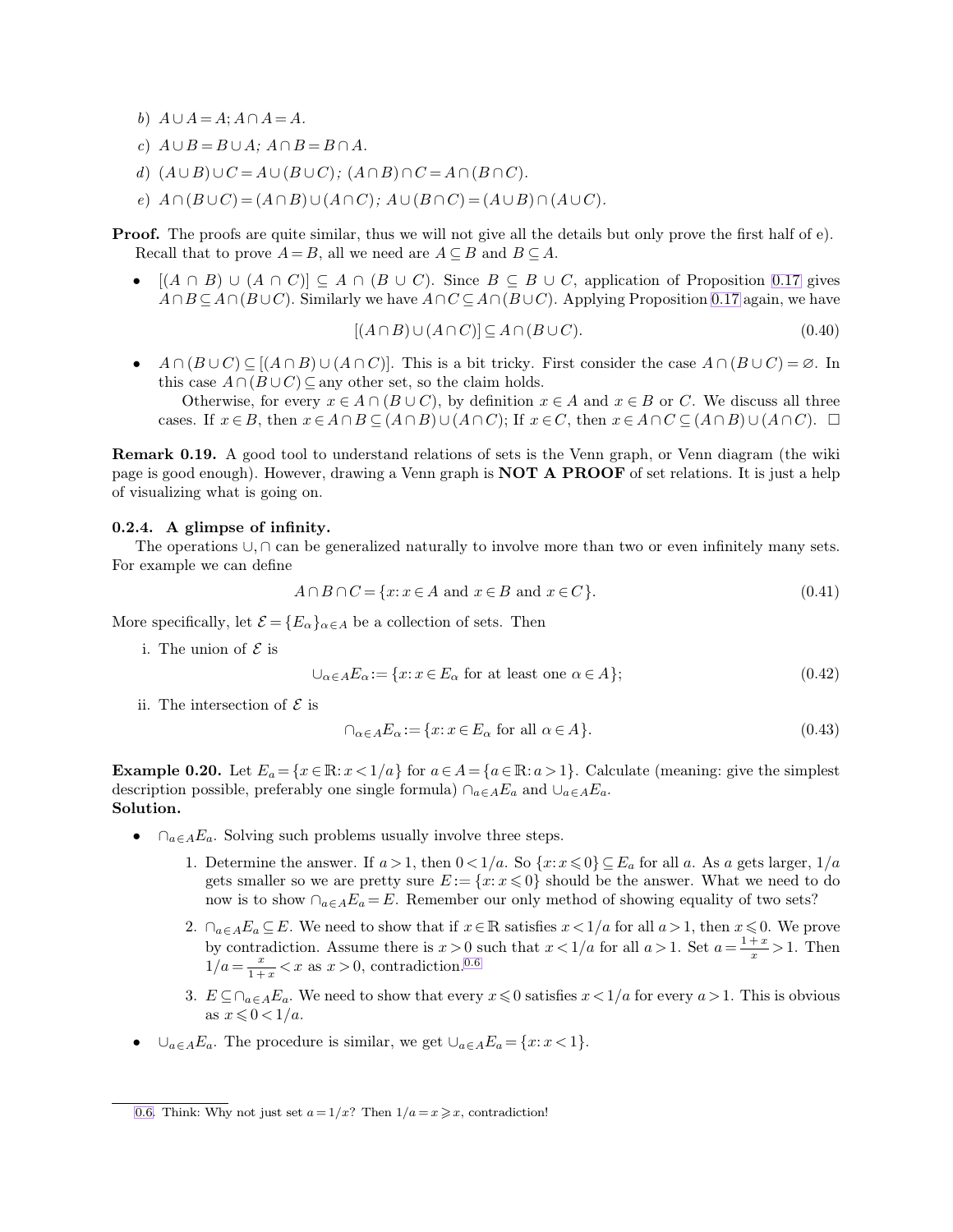#### **0.3. Functions.**

## **0.3.1. Definitions.**

**Definition 0.21.** (Functions) A function  $f: A \mapsto B$  is a special relation between two sets A and B: it relates *to every*  $a \in A$  *exactly one element in* B, this element is denoted  $f(a)$ . We call A the domain of the function *and* B *the range of the function.*

**Example 0.22.** Let  $A = \{1, 2, 3, 4, 5\}$ ,  $B = \{a, b, c, d, e\}$ . Let a relation be given by

$$
\mathcal{R} = \{ (1, a), (2, c), (3, b), (4, d), (5, d) \}.
$$
\n(0.44)

then this is a function with domain A and range B.

On the other hand, the relation

$$
\mathcal{R}' = \{(1, a), (1, b), (2, c), (3, e)\}\tag{0.45}
$$

fails to be a function because

- It does not relate an element in B to **every**  $a \in A$ ;
- For some  $a \in A$  it relates more than one element in B.

**Remark 0.23.** It is important to keep in mind that a function is a triplet: Domain A, Range B, Relation  $\mathcal R$  (or f). Changing any one of the three leads to a different function. Rigorously speaking, sin x over  $(-1,1)$ and sin x over  $(-2, 2)$  are two different function, they just happen to coincide over  $(-1, 1)$ . In real analysis this may seem like some annoying triviality, but this understanding is extremely important when studying Complex Analysis, Functional Analysis, and many other higher level analysis courses.

From the above we see that every  $a \in A$  is involved, while some elements in B may not be involved. To make things clear we define

**Definition 0.24.** (Image) Let A, B be sets and let  $f: A \mapsto B$  be a function. The image of a subset  $S \subseteq A$ *under* f *is defined as*

$$
f(S) := \{b \in B : \exists a \in S \text{ such that } f(a) = b\}. \tag{0.46}
$$

*The image of* f *is defined as the special case*

$$
Image(f) := f(A) = \{b \in B : \exists a \in A \text{ such that } f(a) = b\}. \tag{0.47}
$$

**Example 0.25.** Let  $A = B = \mathbb{R}$ ,  $S = \{a \in \mathbb{R} : 0 < a < \pi\}$ ,  $f = \sin$ . Then we have

$$
Image(f) = \{x \in \mathbb{R} : -1 \le x \le 1\}.
$$
\n(0.48)

$$
f(S) = \{x \in \mathbb{R} : 0 < x \leq 1\}.\tag{0.49}
$$

From this example we see that the image of f may only be a proper subset of B.

When studying functions, it is often important to study those  $a \in A$  such that  $f(a)$  has certain property. More precisely, we need a notation for those  $a \in A$  such that  $f(a)$  belongs to a certain subset  $S \subseteq B$ .

**Definition 0.26. (Pre-image)** Let  $A, B$  be sets and let  $f: A \mapsto B$  be a function. The pre-image of a subet  $S \subseteq B$  *is defined as* 

$$
f^{-1}(S) := \{ a \in A : \exists b \in S \text{ such that } f(a) = b \}. \tag{0.50}
$$

**Example 0.27.** Let  $A = B = \mathbb{R}$ ,  $f = \sin s$ ,  $S = \{1\}$ . Then

$$
f^{-1}(S) = 2 k \pi + \frac{\pi}{2}, \qquad k \in \mathbb{Z}.
$$
 (0.51)

If we let  $S = \{2\}$ , then clearly

$$
f^{-1}(S) = \varnothing. \tag{0.52}
$$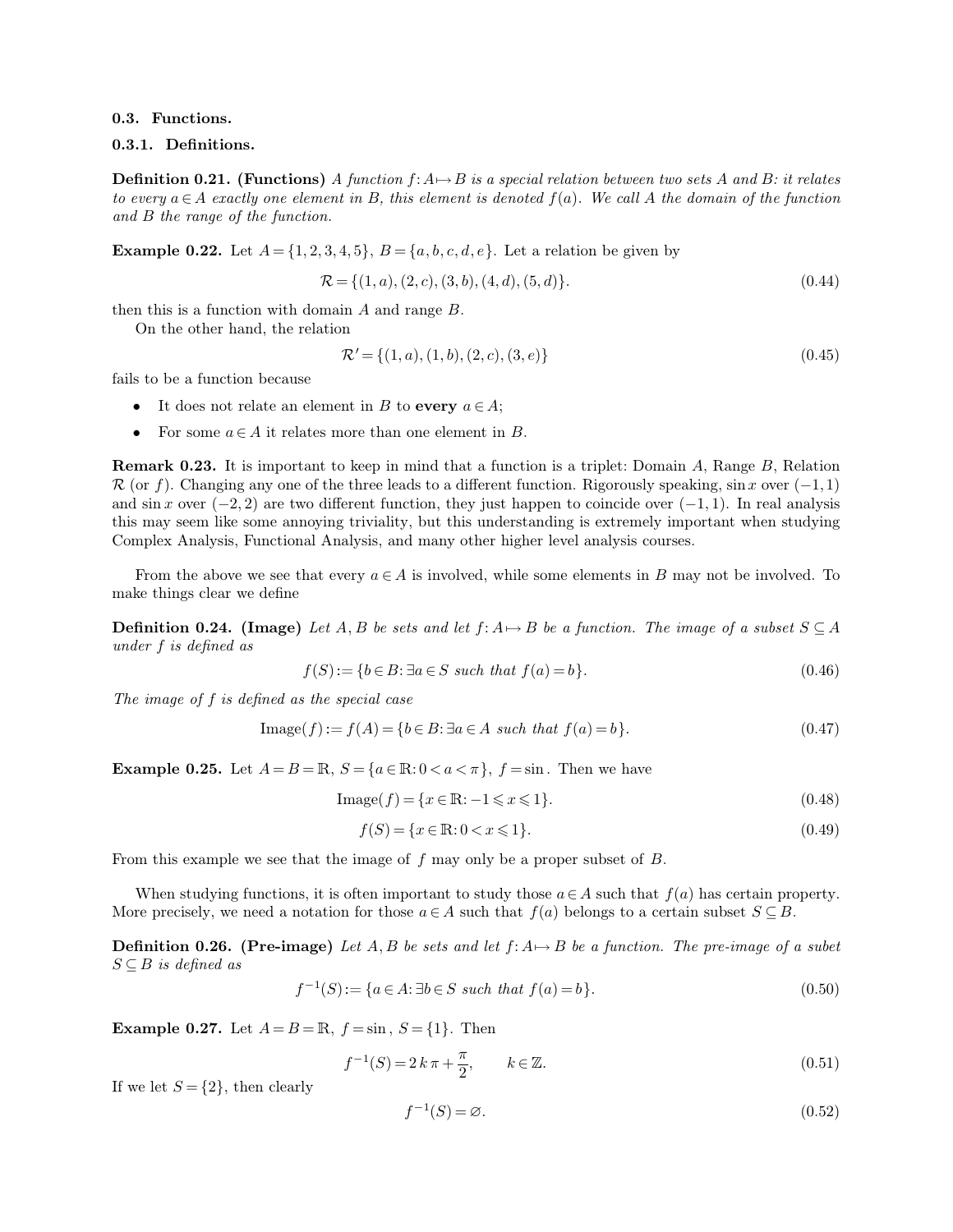We see that the pre-image of a single element may not be a single element, it may also be empty or contain more than one element.

## **0.3.2. When functions meet sets.**

**Lemma 0.28.** Let  $f: X \mapsto Y$  be a function. Let  $A, B \subseteq X$  and  $S, T \subseteq Y$ . Then the following holds.

- *a*) *If*  $A \subseteq B$  *then*  $f(A) \subseteq f(B)$ *.*
- b) If  $S \subseteq T$  then  $f^{-1}(S) \subseteq f^{-1}(T)$ *.*

**Proof.** Left as exercise. □

**Remark 0.29.** Note that  $A \subset B$  ( $S \subset T$ ) does not imply  $f(A) \subset f(B)$  ( $f^{-1}(S) \subset f^{-1}(T)$ ). The construction of counterexamples are left as exercises.

**Theorem 0.30.** Let  $f: X \mapsto Y$  be a function. Let  $A, B \subseteq X$  and  $S, T \subseteq Y$ . Then

- *a*)  $f(A \cap B) \subseteq f(A) \cap f(B)$ .
- *b*)  $f(A \cup B) = f(A) \cup f(B)$ .
- *c*)  $f(A\B) \supseteq f(A)\Bigr\setminus f(B)$ *.*
- *d*)  $f^{-1}(S \cap T) = f^{-1}(S) \cap f^{-1}(T)$ *.*
- *e*)  $f^{-1}(S \cup T) = f^{-1}(S) \cup f^{-1}(T)$ *.*

$$
f) f^{-1}(S\backslash T) = f^{-1}(S)\backslash f^{-1}(T).
$$

# **Proof.**

- a) Since  $A \cap B \subseteq A$ , Lemma [0.28](#page-9-0) gives  $f(A \cap B) \subseteq f(A)$ ; Application of the same lemma to  $A \cap B \subseteq B$ gives  $f(A \cap B) \subseteq f(B)$ . Therefore  $f(A \cap B) \subseteq f(A) \cap f(B)$ .
- b) We need to show  $f(A \cup B) \subseteq f(A) \cup f(B)$  and  $f(A) \cup f(B) \subseteq f(A \cup B)$ .
	- $f(A \cup B) \subseteq f(A) \cup f(B)$ . Take any  $y \in f(A \cup B)$ . Then there is  $x \in A \cup B$  such that  $y = f(x)$ . Now  $x \in A \cup B$  has two cases:  $x \in A$  and  $x \in B$ . In the first case we have  $y \in f(A)$ and in the second we have  $y \in f(B)$ . Therefore  $x \in A \cup B$  implies  $y \in f(A) \cup f(B)$ . So  $f(A \cup B) \subseteq f(A) \cup f(B).$
	- $f(A) \cup f(B) \subset f(A \cup B)$ . Since  $A \subset A \cup B$ , application of Lemma [0.28](#page-9-0) gives  $f(A) \subset f(A \cup B)$ . Application of the same lemma to  $B \subseteq A \cup B$  gives  $f(B) \subseteq f(A \cup B)$ . Therefore  $f(A) \cup f(B) \subseteq$  $f(A\cup B)$ .
- c) Left as exercise.
- d) We need to show  $f^{-1}(S \cap T) \subseteq f^{-1}(S) \cap f^{-1}(T)$  and  $f^{-1}(S) \cap f^{-1}(T) \subseteq f^{-1}(S \cap T)$ .
	- $f^{-1}(S \cap T) \subseteq f^{-1}(S) \cap f^{-1}(T)$ . As  $S \cap T \subseteq S$ , application of Lemma [0.28](#page-9-0) gives  $f^{-1}(S \cap T) \subseteq$  $f^{-1}(S)$ . The same lemma applied to  $S \cap T \subseteq T$  gives  $f^{-1}(S \cap T) \subseteq f^{-1}(T)$ . Therefore  $f^{-1}(S \cap T) \subseteq f^{-1}(S) \cap f^{-1}(T)$ .
	- $f^{-1}(S) \cap f^{-1}(T) \subseteq f^{-1}(S \cap T)$ . Take any  $x \in f^{-1}(S) \cap f^{-1}(T)$ . As  $f^{-1}(S) \cap f^{-1}(T) \subseteq f^{-1}(S)$ , we have  $x \in f^{-1}(S)$  so  $f(x) \in S$ . On the other hand,  $f^{-1}(S) \cap f^{-1}(T) \subseteq f^{-1}(T)$  gives  $f(x) \in T$ . Therefore  $f(x) \in S \cap T$  which means  $x \in f^{-1} (S \cap T)$ . Thus ends the proof for  $f^{-1}(S) \cap f^{-1}(T) \subseteq f^{-1}(S \cap T).$
- e) Left as exercise.
- f) Left as exercise.

## **0.3.3. Inverse functions.**

<span id="page-9-0"></span>